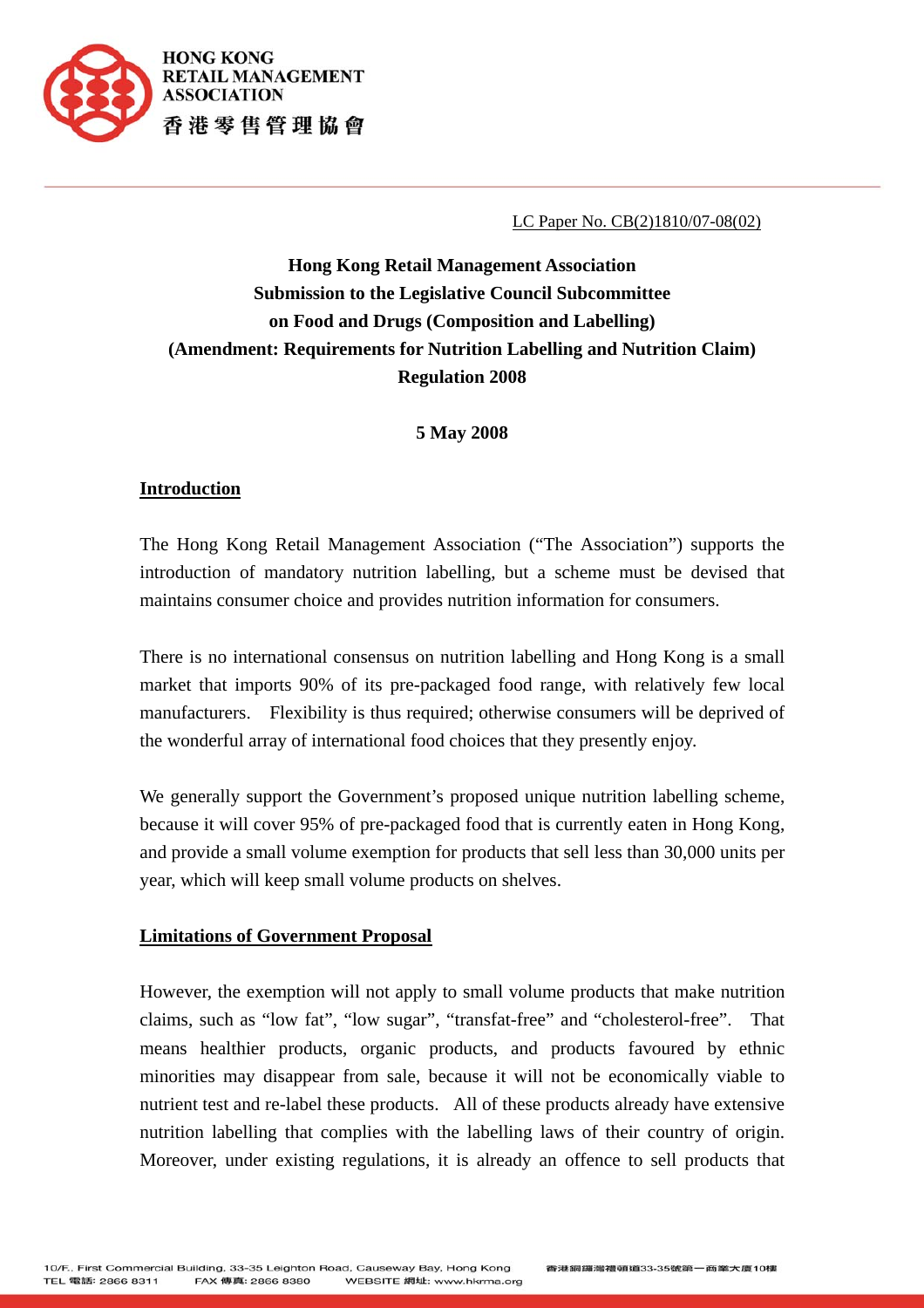

make false claims.

The current nutrition labelling proposal will also ban from sale products that make nutrition claims that are permitted in other countries, such as "contains omega-3", because these claims are not included in Hong Kong's unique list of allowable claims. We believe that all nutritional claims that are in line with the Codex guidelines should be permitted (i.e. fat and its components thereof - both omega-3 and transfat are fat components). Hong Kong should not regulate over and above Codex standards.

#### **Unintended Consequences**

Although small volume products with nutrition claims account for only 2.5% of pre-packaged food eaten in Hong Kong, they represent up to 15,000 products, or more than 20% of the variety of all pre-packaged food products that are available in Hong Kong.

The Government's scheme as it stands now would lead to the disappearance of up to 15,000 of these healthier and more nutritious products from sale. Furthermore, it would discourage new products with nutrition claims from entering Hong Kong.

Because of the unique nature of the scheme, consumers would find it very difficult to find products that are labelled "fat-free", "cholesterol-free", or "sugar-free". Foods that make no nutrition claims but contain a higher level of fat, cholesterol and sugar would replace products that are "fat-free", "cholesterol-free" and "sugar-free". Thousands of consumers in Hong Kong, including those with heart disease and the 10% of Hong Kong people who suffer from diabetes, as well as those with other medical conditions, would be affected.

Anyone who appreciates the wide variety of international foods currently on offer in Hong Kong would also be affected, and this could damage Hong Kong's reputation as a world-class international city.